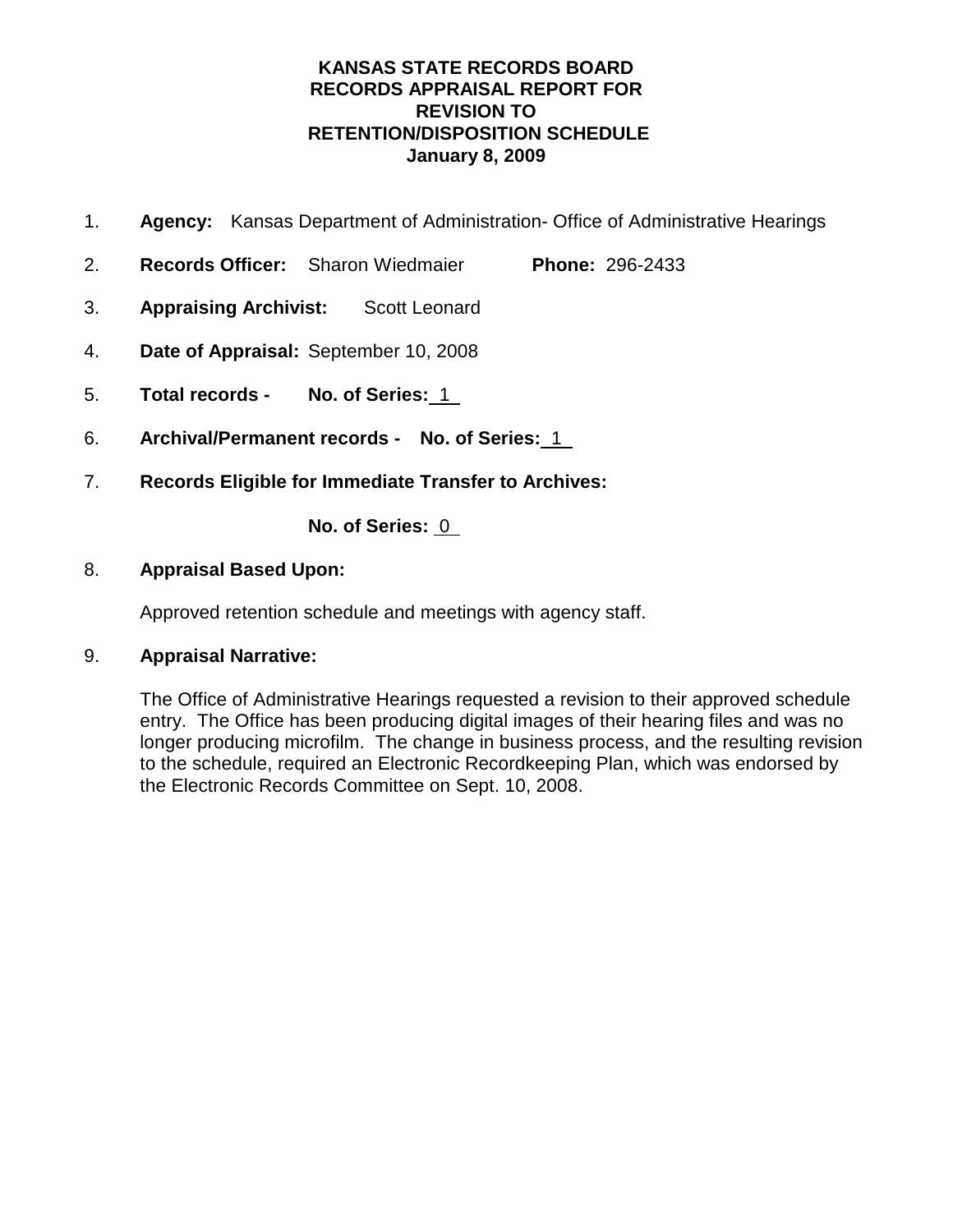## **173-001 Department of Administration Office of the Secretary Administrative Hearings**

#### **Administrative Hearing Case Files** (Series 1024-173)

Hearing requests, correspondence, exhibits, notes, copies of decisions and orders and other documents relating to administrative hearings. Hearings cover appeals of any state agency's action, including but not limited to food stamps, license revocation, etc. OAH staff attorneys oversee the hearings, and final decision may be appealed to District Court.

**Entry Status:** Ready for SRB

**Retention Period:** See Comments

**Disposition:** Permanent

**Restrictions:** See below

**Comments:** Scan paper documents, and retain paper copy at Records Center for six years from date of appeal, then destroy. Retain digital copy permanently in system according to Electronic Recordkeeping Plan.

**Record Copy:** Electronic

#### **Electronic Recordkeeping Plan Endorsed**

**Remarks:** Restricting statutes/regulations: KSA 39-709b, 39-758, 39-1404, 39-1430, 39-1507, 38-1506, 38-1508, 38-1607, 38-1608, 38-1609, 59-2111, 72-4311, 34 CFR sec. 361.49.

Revised description & retention; required Electronic Recordkeeping Plan.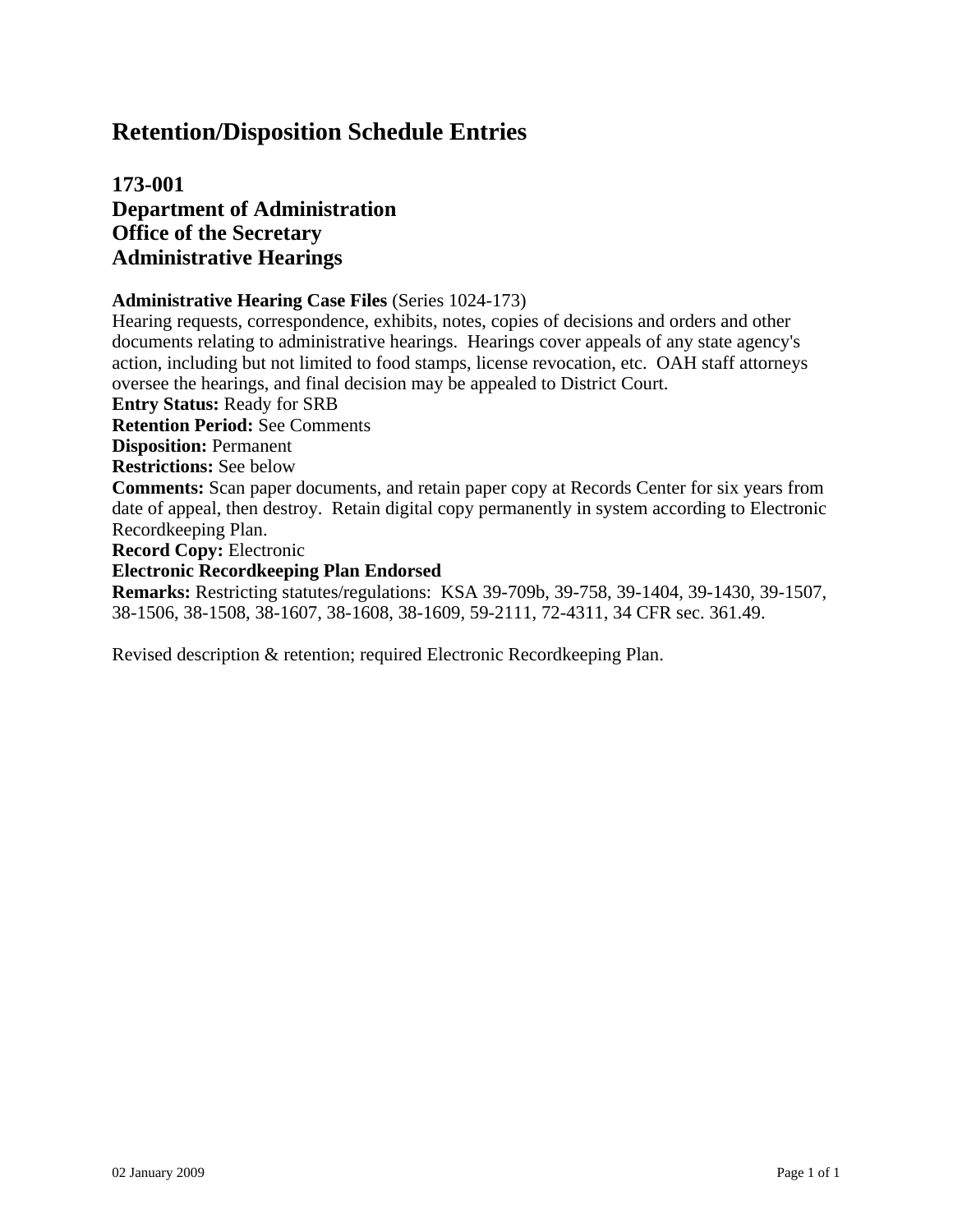- 1. **Agency:** Kansas Attorney General's Office Administration
- 2. **Records Officer:** Christi Somers **Phone:** 296.2218
- 3. **Appraising Archivist:** Kris Graves
- 4. **Date of Appraisal:** December 10, 2008
- 5. **Total records No. of Series:** 3
- 6. **Archival/Permanent records No. of Series:** 0
- 7. **Records Eligible for Immediate Transfer to Archives:**

**No. of Series:** 0

### 8. **Appraisal Based Upon:**

Approved retention schedule and meetings with agency staff.

## 9. **Appraisal Narrative:**

The Attorney General's Office wishes to revise its previously approved retention and disposition schedule.

An agency-wide overhaul of the AG's retention and disposition schedule began in September 2008. Tabled from the November 2008 meeting—due to questions over General Schedule entries—the Administration division is the last of the agency's individual divisions to be addressed.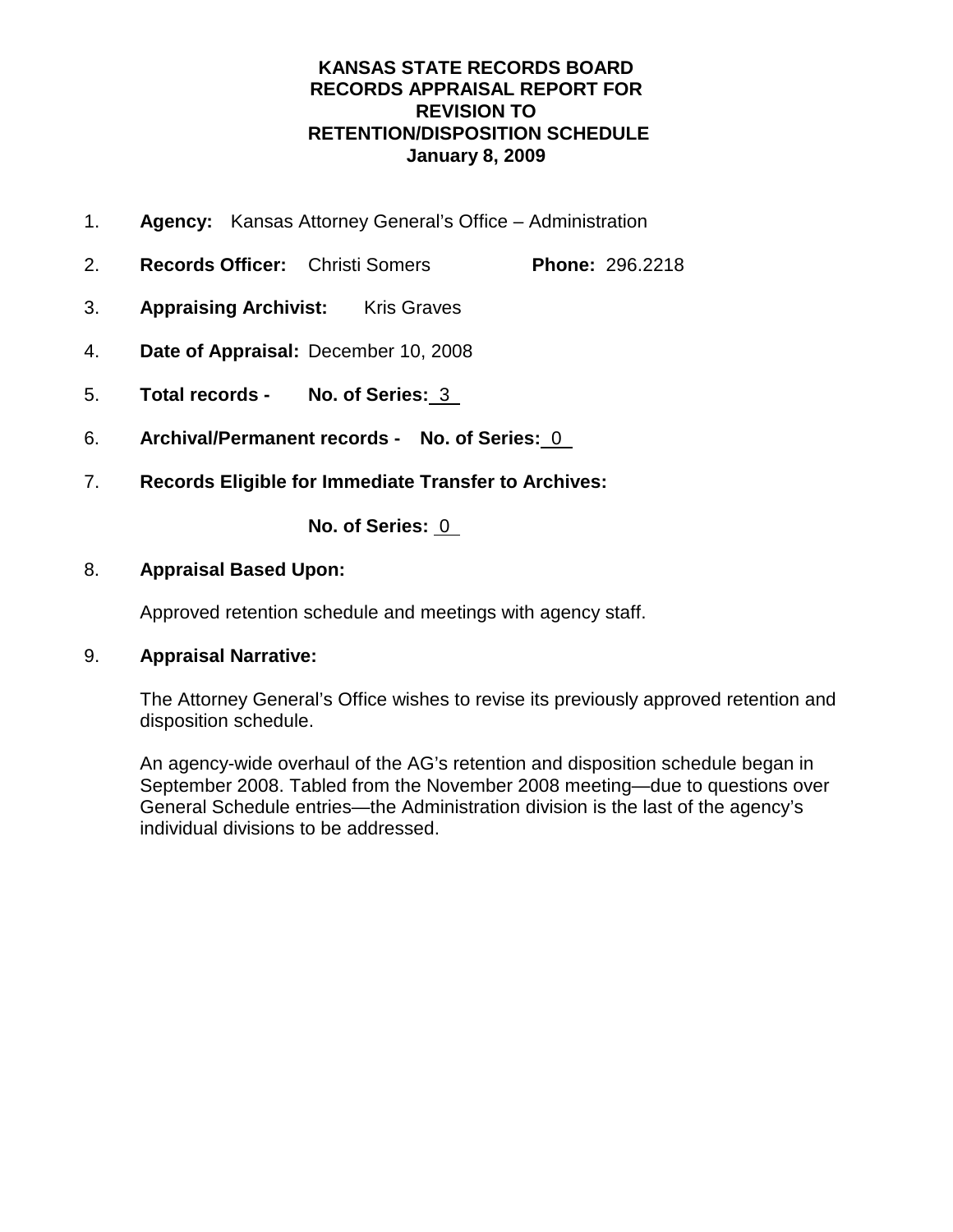**082-001 Office of the Attorney General Administration Division**

#### **Correspondence - Fiscal/Budgetary** (Series Unknown)

Incoming and outgoing letters and memoranda to Accounts & Reports, Division of Budget, and Legislative Research. **Entry Status:** Ready for SRB **Retention Period:** 5 fiscal years **Disposition:** Destroy **Record Copy:** Paper **Remarks:** New entry.

**Schedules - Attorney General's Weekly Activities** (Series 0031-082) Weekly schedules of the Attorney General's activities and miscellaneous supporting documents. **Entry Status:** Ready for SRB **Retention Period:** See Comments **Disposition:** Destroy **Restrictions:** None **Comments:** Retain until end of office tenure, then destroy. **Record Copy:** Paper **Remarks:** Revised entry. Changed disposition from Archives.

#### **Vendor Maintenance Documents** (Series Unknown)

W-9 forms, TM-21 forms and all other supporting documentation for adding/changing/correcting vendor information into the state financial system. **Entry Status:** Ready for SRB **Retention Period:** 2 fiscal years **Disposition:** Destroy **Record Copy:** Paper **Remarks:** New entry.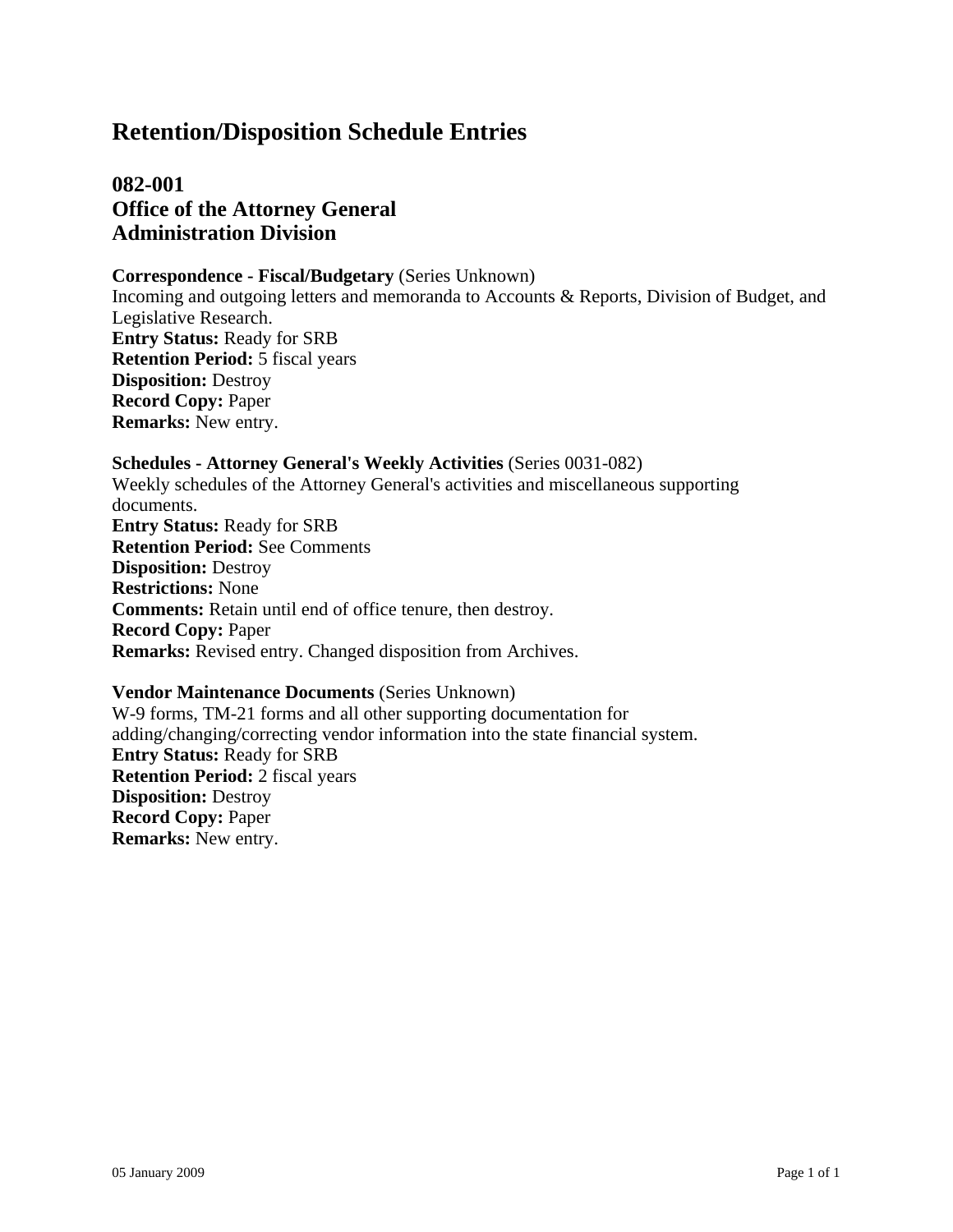- 1. **Agency:** Kansas Attorney General's Office Multiple Subunits
- 2. **Records Officer:** Christi Somers **Phone:** 296.2218
- 3. **Appraising Archivist:** Kris Graves
- 4. **Date of Appraisal:** December 10, 2008
- 5. **Total records No. of Series:** 1
- 6. **Archival/Permanent records No. of Series:** 0
- 7. **Records Eligible for Immediate Transfer to Archives:**

**No. of Series:** 0

### 8. **Appraisal Based Upon:**

Approved retention schedule and meetings with agency staff.

#### 9. **Appraisal Narrative:**

The Attorney General's Office wishes to revise its previously approved retention and disposition schedule.

An agency-wide overhaul of the AG's retention and disposition schedule began in September 2008. In the course of that review, agency staff noted that an entry covering records relating to those individuals, like Railroad Policemen, receiving special commissions was needed.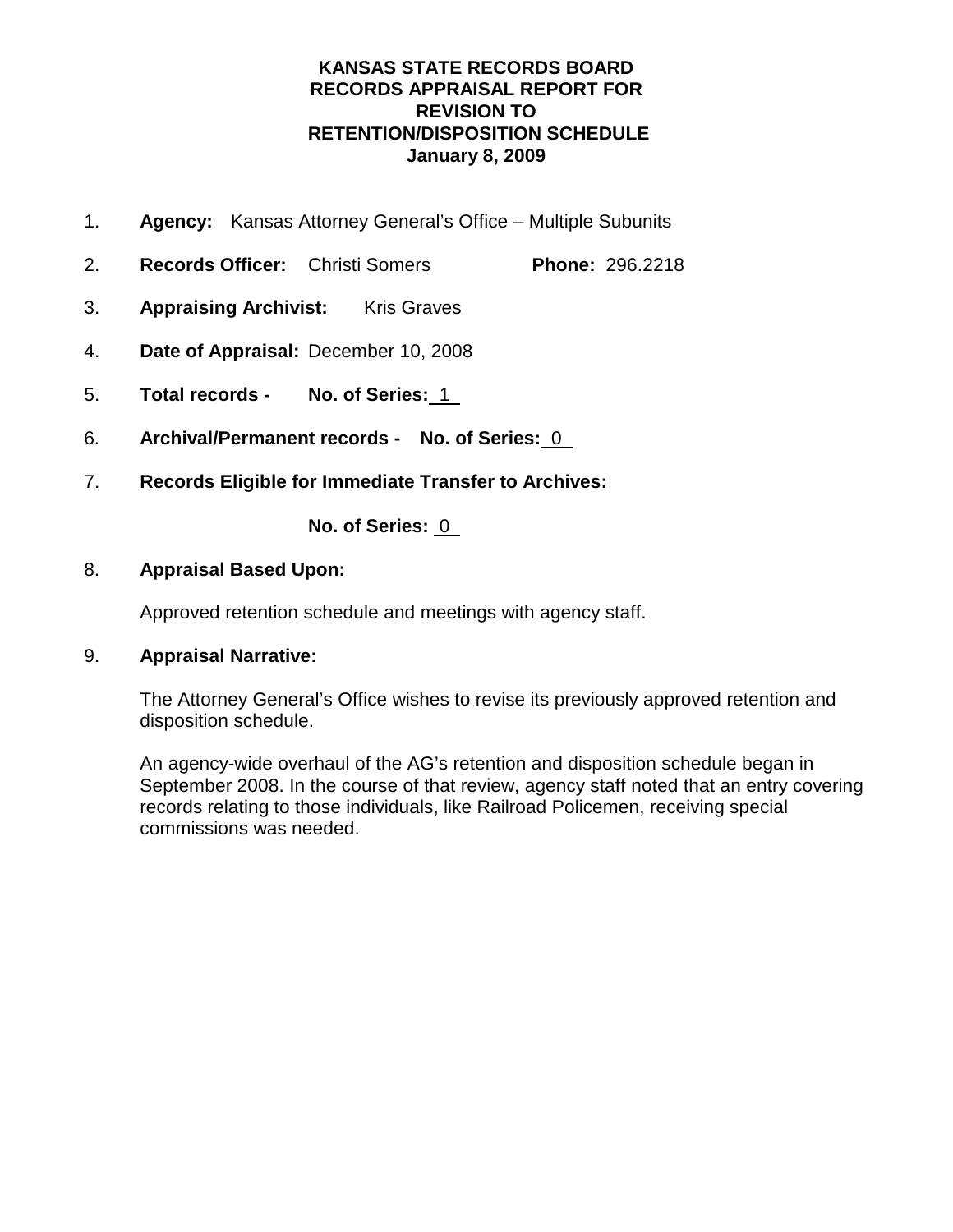## **082-XXX Office of the Attorney General Multiple subunits/subunit not defined**

#### **Special Commissions** (Series Unknown)

Applications, correspondence, and other miscellaneous documents concerning the special licensing and/or appointment of railroad police, special investigators, law enforcement officials, Assistant Attorneys General, and Special Assistant Attorneys General through the Kansas Attorney General's Office. **Entry Status:** Ready for SRB **Retention Period:** See Comments **Disposition:** Archives **Restrictions:** KSA 22-4707, 45-221(a)(1)(3)(6)(14)(20)(30), 75-3520 **Comments:** Retain until individual in question is no longer employed in the capacity to warrant the use of the special commissions, plus 5 years, then transfer to Archives. Supersedes Railroad Police Licensing Records (0030-082). **Record Copy:** Paper **Remarks:** New entry.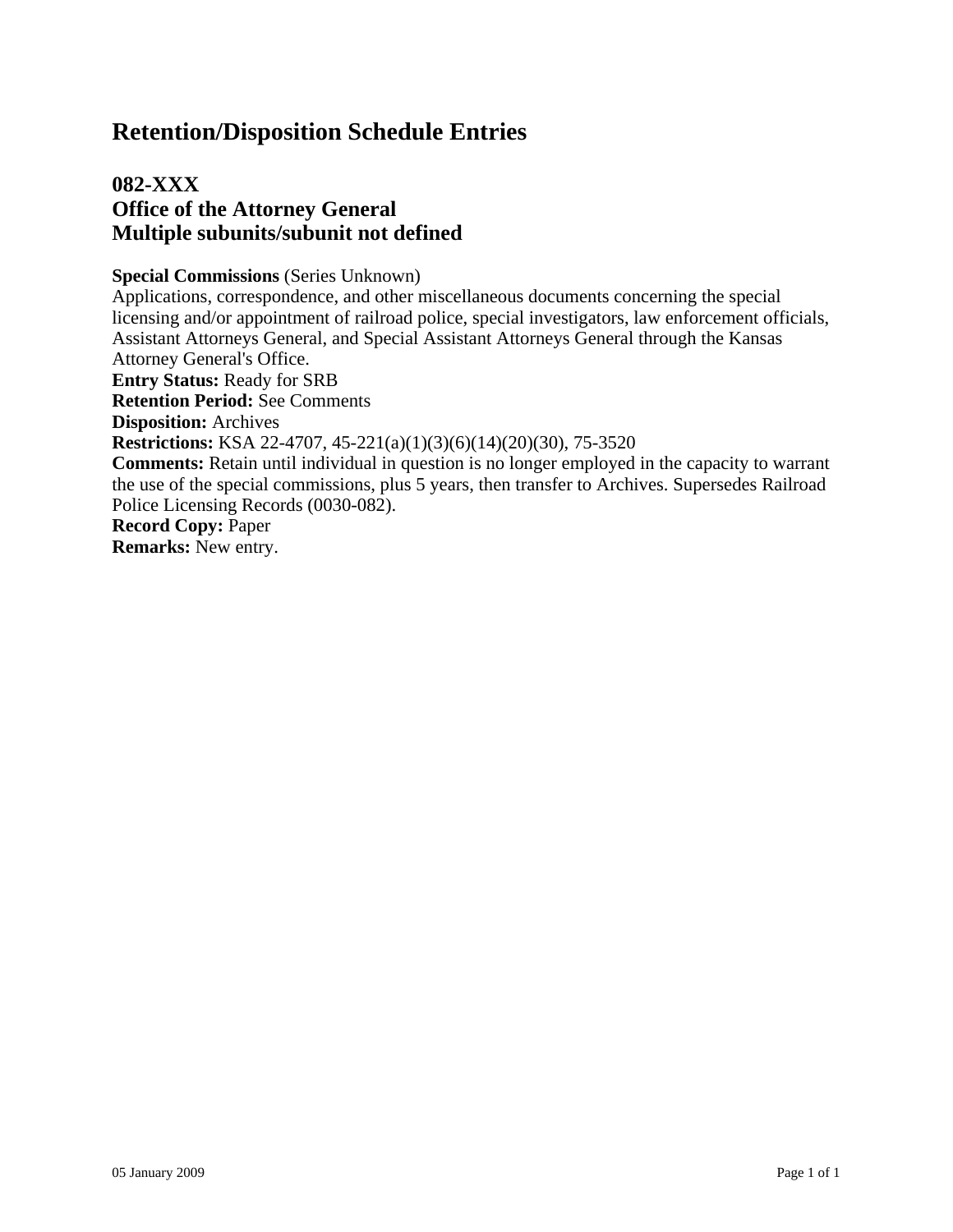**082-001 Office of the Attorney General Administration Division** 

**Obsolete Items:** 

**CASK Daily Financial Reports: Obsolete Series** (Series 0002-082) **CASK Monthly Financial Reports: Obsolete Series** (Series 0003-082) **CASK Yearly Financial Reports: Obsolete Series** (Series 0004-082) **Campaign Records - Financial** (Series 0001-082) **Consumer Weekly Column Records** (Series 0005-082) **Correspondence - Campaign Records** (Series 0006-082) **Correspondence Log - Daily** (Series 0007-082) **Inventory Records - Expendable Property** (Series 0014-082) **KIPPS Reports - Obsolete Series** (Series 0016-082) **Mailing Lists** (Series 0019-082) **Opinions - Requests for Copies** (Series 0025-082) **Payroll Adjustment Records** (Series 0026-082) Payroll Register *(Series 0027-082)* **Task Force Files** (Series 0036-082) **Vouchers - Purchase** (Series 0041-082) **Clipping Files** (Series 0020-082)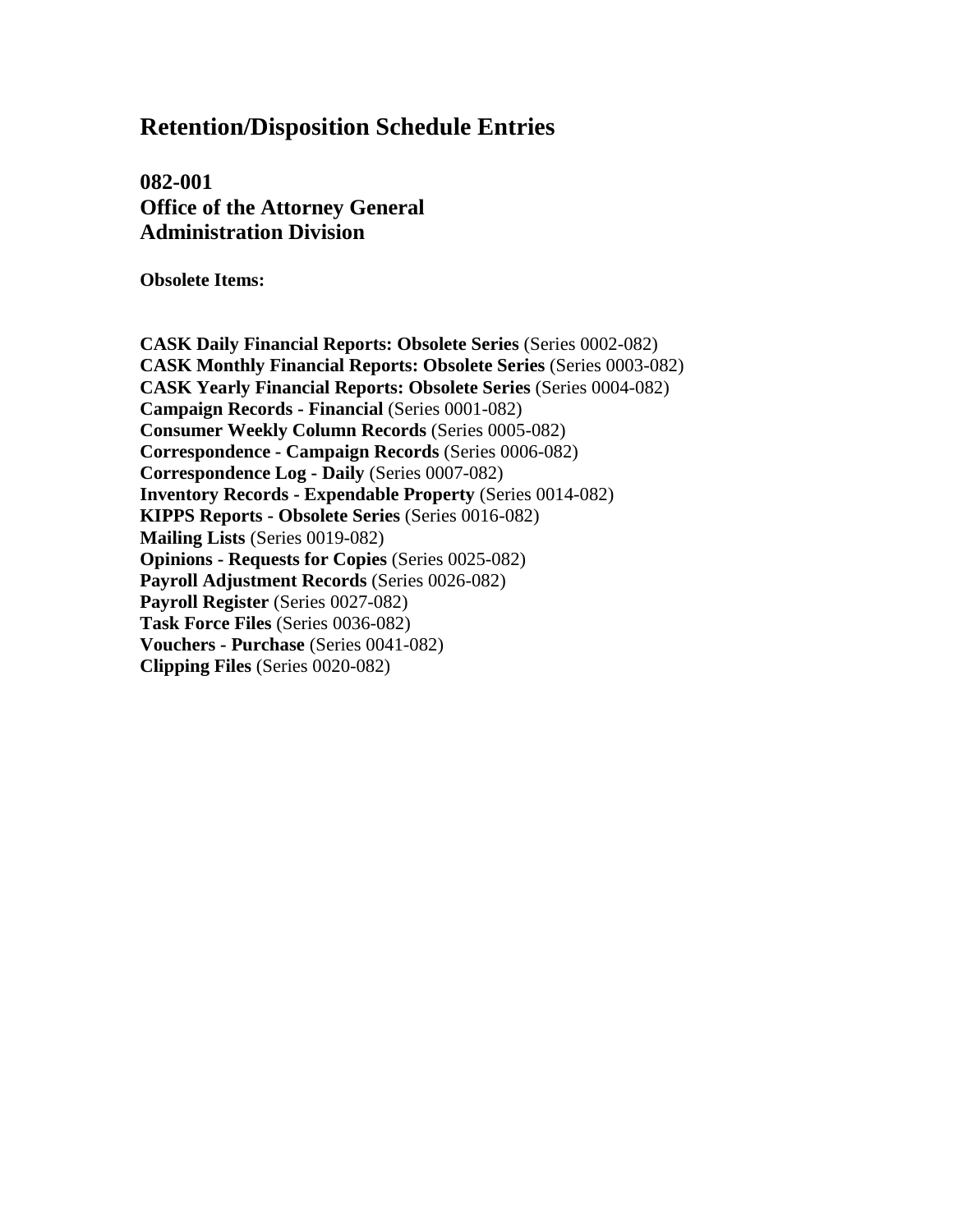## **082-001 Office of the Attorney General Administration Division**

#### **Employment Eligibility Verification Form** (Series 0011-082)

Immigration and Naturalization Service (INS) form I-9 completed by the employee verifying eligibility to work in the United States. **Entry Status:** Superseded series **Retention Period:** See Comments **Disposition:** Destroy **Restrictions:** KSA 45-221(a)(4) **Comments:** Retain for length of employee tenure plus 3 years, then destroy. \*Superseded by "Personnel Files" (0008-082). **Record Copy:** Unknown

#### **Grant Application Records** (Series 0156-082)

Copies of applications to federal and state agencies for funding for Crime Victims Compensation Board and to supplement law enforcement, abuse/neglect, sex offender, crime victims reparations, and other core agency programs.

**Entry Status:** Superseded series

**Retention Period:** See Comments

**Disposition:** Archives

**Restrictions:** None

**Comments:** Retain until no longer useful, then transfer to archives. \*Superseded by "Grant Files - Unfunded" (0050-000) on the State General Schedule.

**Record Copy:** Paper

**Remarks:** Revised entry. Changed unit/sub-unit designation (from Crime Victim Compensation Board).

#### **Grant Files - Agency/Funded** (Series 0045-082)

Variety of documents relating to applications for federal, state, and private grants for crime victims compensation board and to supplement law enforcement, abuse/neglect, sex offender, and other core agency programs. Includes all supporting documentation for implementation, including expenditures, required reporting, requested draw of funds and detailed budgets.

**Entry Status:** Superseded series

**Retention Period:** See Comments

**Disposition:** See Comments

### **Restrictions:** None

**Comments:** Retain 5 years after the end of the grant period, transfer original applications and annual and final performance reports to the archives for purging, destroy remaining documents. \*Superseded by "Grant Files - Funded" (0049-000) on the State General Schedule.

#### **Record Copy:** Paper

**Remarks:** Revised entry. Modified title (agency designation). Expanded description to include mention of Crime Victim Compensation Board.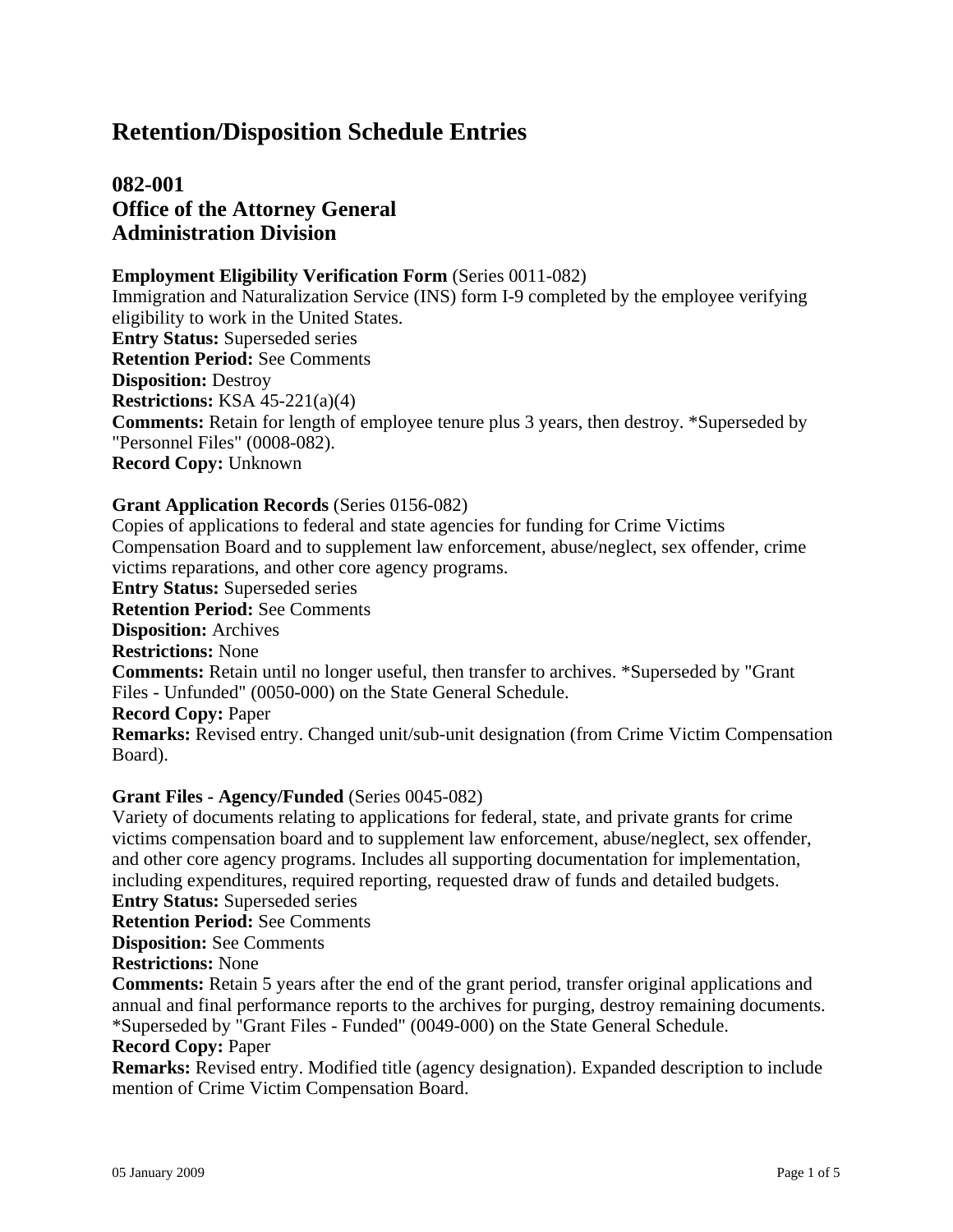#### **Imprest Fund** (Series 0012-082)

Documents related to the administration and accounting of the imprest fund which allows an agency to use a local bank account as authorized by statute: DA form 152 -Checkbook Record-- Imprest Fund. Includes written requests/authorizations for immediate payment, copies of disbursements, 1099 JVs, copies of supporting documentation and records on monthly reconciliations of fund. **Entry Status:** Superseded series **Retention Period:** 003 fisc yrs **Disposition:** Destroy **Restrictions:** None **Comments:** \*Superseded by "Imprest Fund," on the state General Schedule (0053-000). **Record Copy:** Paper

**Remarks:** Revised entry. Expanded description. Proposed additions/revisions to the General Schedule entry are CAPITALIZED.

## **Intern File** (Series 0013-082)

Correspondence, resumes, and other documents related to interns and their tenure in the office. **Entry Status:** Superseded series **Retention Period:** 005 cldr yrs **Disposition:** Destroy **Restrictions:** None **Comments:** \*Superseded by "Personnel Files" (0008-082). **Record Copy:** Unknown

#### **Inventory Records - Non-Expendable Property** (Series 0015-082)

Records related to capital equipment inventory management: DA forms 80 through 83, DA-87, DA-110, monthly inventory reports, computer reports from the Department of Administration, internal documents, correspondence, copies of original purchase documents, etc. **Entry Status:** Superseded series **Retention Period:** See Comments **Disposition:** Destroy **Restrictions:** None **Comments:** Retain until inventory is sold or disposed of plus 3 fiscal years, then destroy. \*Superseded by General Schedule entry 0061-000, "Inventory Records - Non-Expendable Property."

## **Record Copy:** Paper

**Remarks:** Revised entry. Expanded description. Proposed additions/revisions to GS entry are CAPITALIZED.

#### **Job Applications / Resumes** (Series 0010-082)

DA forms 203, applications, resumes, and supplementary materials, including background checks, submitted by unsuccessful applicants for employment.

**Entry Status:** Superseded series **Retention Period:** 003 cldr yrs **Disposition:** Destroy **Restrictions:** KSA 45-221(a)(4) **Comments:** Superseded by General Schedule entry 0043-000, "Employment Applications." **Record Copy:** Paper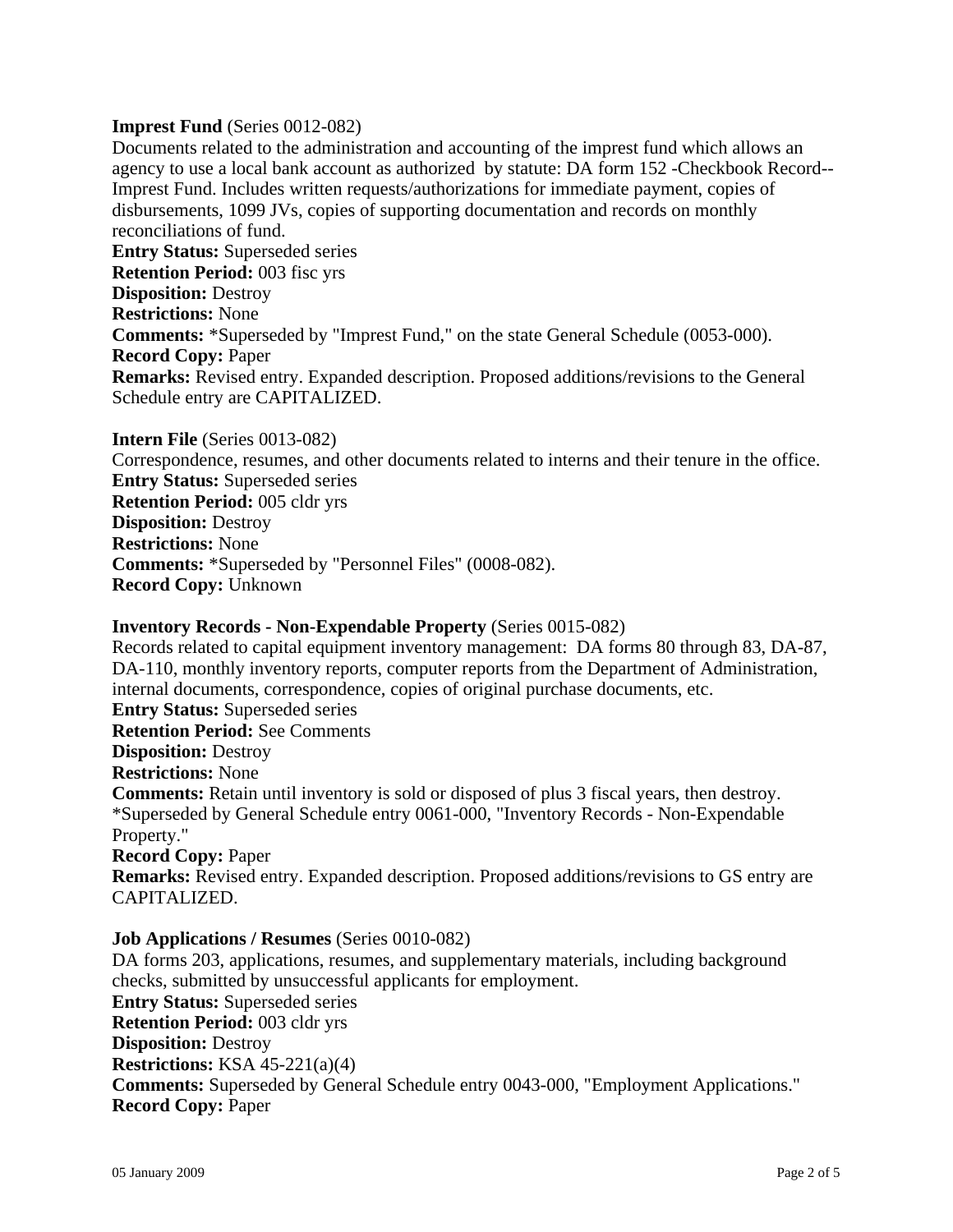**Remarks:** Revised entry. Modified title and expanded description. Proposed additions/revisions to GS entry are CAPITALIZED.

#### **Legislative Relations Files** (Series 0017-082)

Copies of bills and statutes, drafts of legislation, notes, correspondence, testimony, and other miscellaneous documents related to various legislative actions. **Entry Status:** Superseded series **Retention Period:** See Comments **Disposition:** Archives **Restrictions:** None **Comments:** Retain until no longer useful then transfer to archives for purging. \*Superseded by "Legislative Materials," under Multiple Subunits (0062-082). **Record Copy:** Unknown

#### **Legislative Relations Files - Administrative Assistant** (Series 0018-082)

Copies of bills, drafts of legislation, copies of statutes, notes, correspondence, and other miscellaneous documents and maintained for convenience of reference. **Entry Status:** Superseded series **Retention Period:** See Comments **Disposition:** Destroy **Restrictions:** None **Comments:** Retain in office until no longer useful, transfer to the records center for 3 years, then destroy. \*Superseded by "Legislative Materials," under Multiple Subunits (0062-082). **Record Copy:** Unknown

#### **Opinion Indices** (Series 0022-082)

Card indices of Opinion Files series, cross-indexed by attorney, statute, requesting party, opinion number, and request number. Initiated upon any request for an official opinion. **Entry Status:** Superseded series **Retention Period:** See Comments **Disposition:** Archives **Restrictions:** None **Comments:** Retain until no longer useful, transfer to archives in conjunction with Opinion Files series. \*Superseded by "Opinion Files" (0021-082). **Record Copy:** Unknown

#### **Opinion Request Correspondence** (Series 0023-082)

Correspondence, incoming and outgoing, concerning opinion requests for which no opinion or only an unofficial one was issued. **Entry Status:** Superseded series **Retention Period:** 010 cldr yrs **Disposition:** Archives **Restrictions:** None **Comments:** \*Superseded by "Opinion Files" (0021-082). **Record Copy:** Unknown

**Opinion Request Log** (Series 0024-082) Record of opinion requests.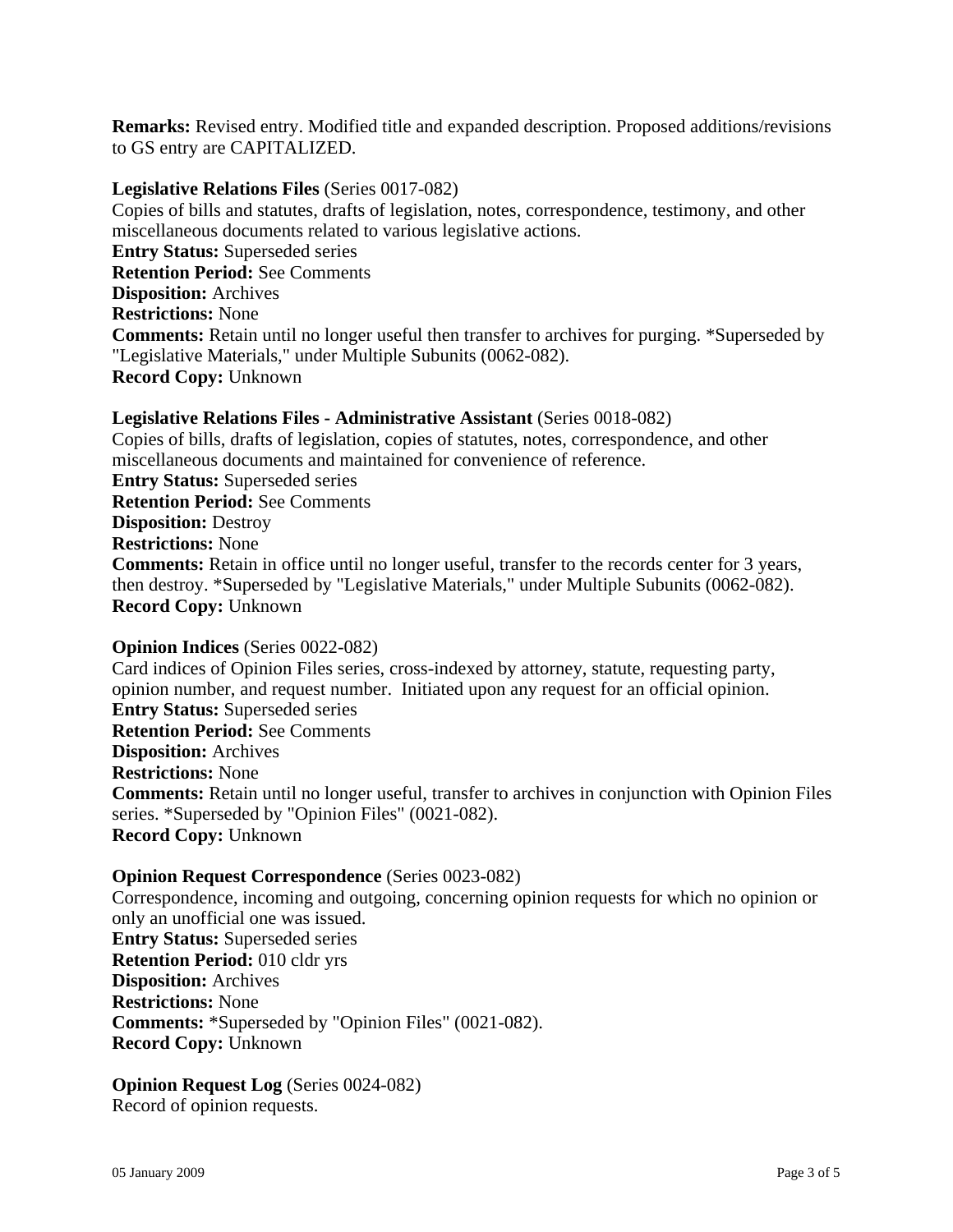**Entry Status:** Superseded series **Retention Period:** See Comments **Disposition:** Destroy **Restrictions:** None **Comments:** \*Superseded by "Opinion Files" (0021-082). **Record Copy:** Unknown

#### **Railroad Police Licensing Records** (Series 0030-082)

Applications, correspondence, and other miscellaneous documents concerning the licensing of railroad police. **Entry Status:** Superseded series **Retention Period:** See Comments **Disposition:** Archives **Restrictions:** None **Comments:** Retain until individual in question is no longer a railroad policeman plus 5 additional years, then transfer to archives. \*Superseded by "Special Commissions," listed under Multiple Subunits.

**Record Copy:** Unknown

#### **Subject Files - Attorney General - Alphabetical** (Series 0033-082)

Office reference files of the incumbent Attorney General regarding full range of Attorney General's activities and interests: correspondence, reports, publications, memoranda, and other materials.

**Entry Status:** Superseded series **Retention Period:** See Comments **Disposition:** Archives

**Restrictions:** KSA 45-221(a)(25)

**Comments:** Retain until end of office tenure, then materials not related to official activities may be removed--transfer remainder to archives. \*Superseded by "Subject Files" (0134-082), listed under Multiple subunits.

**Record Copy:** Unknown

#### **Subject Files - Attorney General - Geographical** (Series 0034-082)

Office files of the incumbent Attorney General. Correspondence and other miscellaneous documents related to specific geographic locations: Kansas counties, states, and foreign nations.

**Entry Status:** Superseded series

**Retention Period:** See Comments

**Disposition:** Archives

**Restrictions:** KSA 45-221(a)(25)

**Comments:** Retain until end of office tenure, then materials not related to official activities may be removed--transfer remainder to archives. \*Superseded by "Subject Files" (0134-082), listed under Multiple subunits.

**Record Copy:** Unknown

#### **Subject Files - General - Alphabetical** (Series 0035-082)

Subject files regarding full range of agency activities and concerns: correspondence, reports, budget documents, contracts, issue papers, and other miscellaneous materials.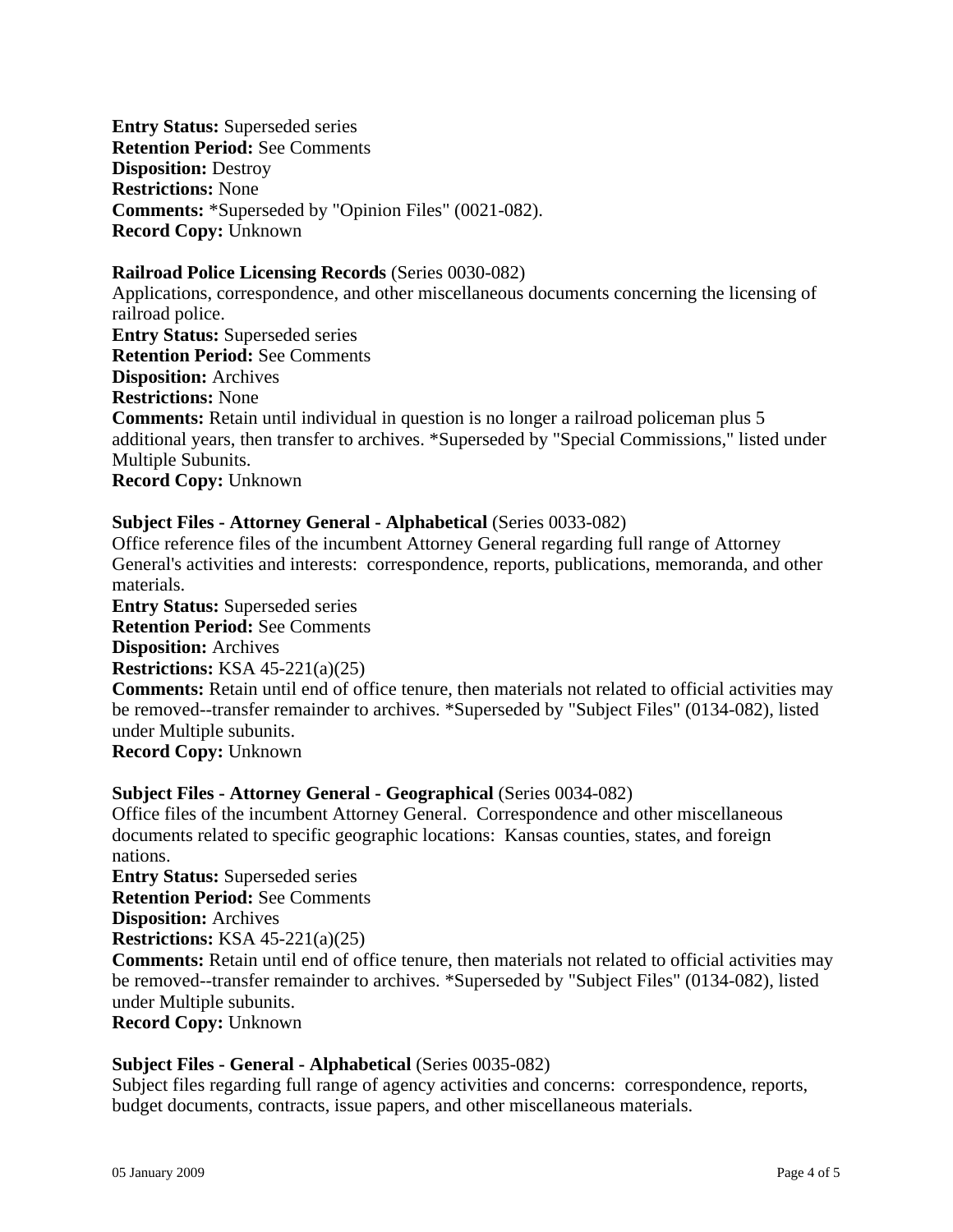**Entry Status:** Superseded series **Retention Period:** See Comments **Disposition:** Archives **Restrictions:** None

**Comments:** Retain until no longer useful, then transfer to archives for purging. There are two sub-series of these records: one maintained by Chief of Staff and one by the Attorney General's personal assistant. \*Superseded by "Subject Files" (0134-082), listed under Multiple subunits. **Record Copy:** Unknown

#### **Vouchers - Accounts Payable** (Series 0039-082)

Copies of documents used to order and pay for goods and services: DA forms 100 thru 109 and DA-120. Includes Travel and all supporting documentation for expenditures. **Entry Status:** Superseded series **Retention Period:** 003 fisc yrs **Disposition:** Destroy **Restrictions:** None **Comments:** Schedule does not apply to the Division of Accounts and Reports. \*Superseded by "Vouchers - Accounts Payable," on the state General Schedule (0125-000). **Record Copy:** Paper **Remarks:** Revised entry. Modified title. Expanded description. Supersedes "Vouchers - Purchase" (0103-082), formerly listed under Victim Services. The AG's Office would also like this entry - if the deviation from the GS is approved - to supersede Vouchers - Travel (0040- 082), which itself is a GS entry.

#### **Vouchers - Travel** (Series 0040-082)

Copies of documents used to certify the validity of claims for the reimbursement of travel expenses: DA forms 121, 122, and 123. **Entry Status:** Superseded series **Retention Period:** 003 fisc yrs **Disposition:** Destroy **Restrictions:** None **Comments:** Schedule does not apply to the Division of Accounts and Reports. \*Superseded by "Vouchers - Accounts Payable," on the state General Schedule (0125-000). **Record Copy:** Unknown

## **Communications**

#### **Public Relations Materials - Miscellaneous** (Series 0029-082)

Various routine communications with the news media and other entities regarding the Attorney General's public appearances. **Entry Status:** Superseded series **Retention Period:** See Comments **Disposition:** Destroy **Restrictions:** None **Comments:** Retain until no longer useful, then destroy. \*Superseded by "Correspondence - Routine" (0044-082), listed under Multiple subunits/subunits not defined. **Record Copy:** Unknown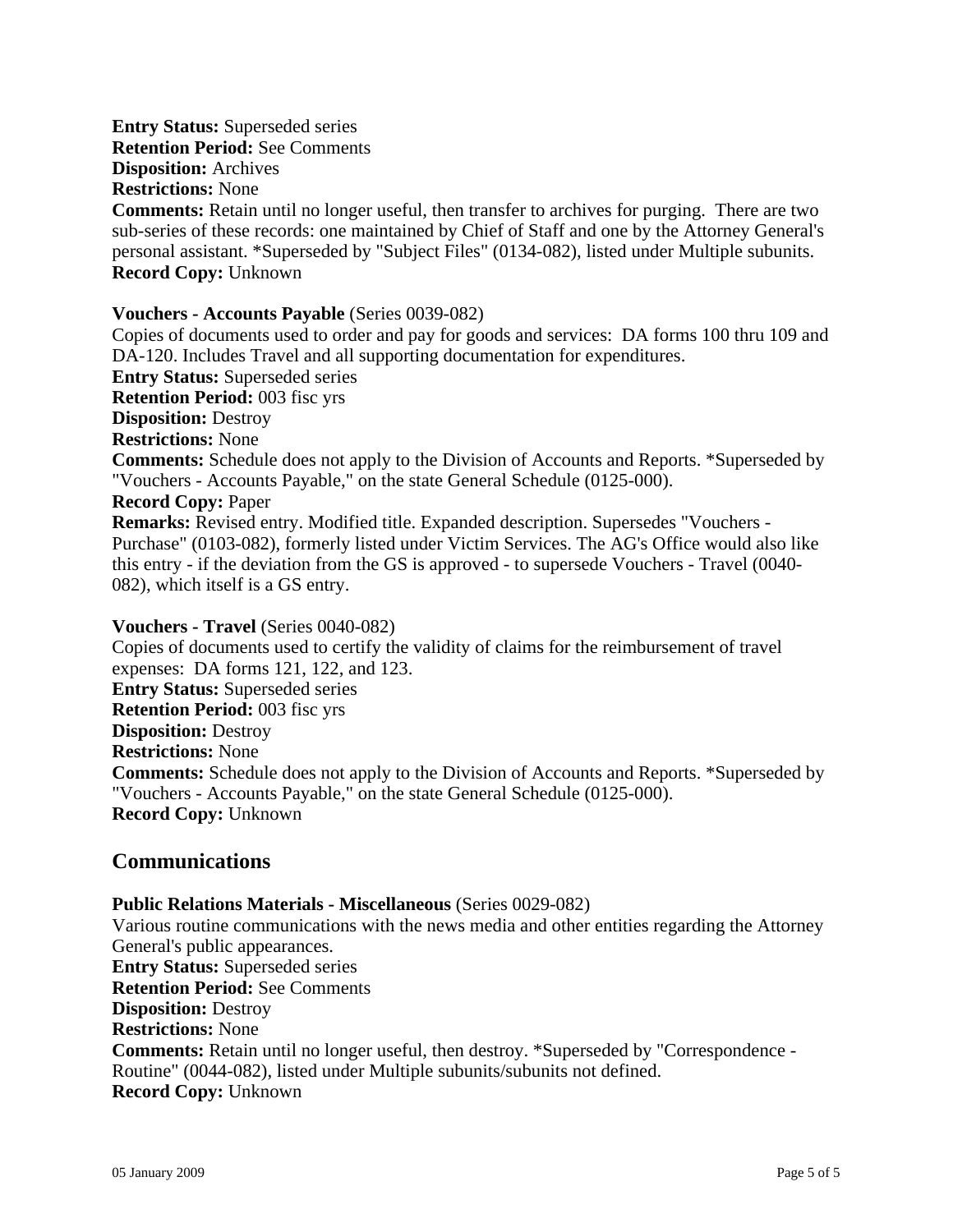- 1. **Agency:** Kansas Department of Heath & Environment Health Occupations Credentialing
- 2. **Records Officer:** David Clark **Phone:** 296-5645
- 3. **Appraising Archivist:** Scott Leonard
- 4. **Date of Appraisal:** December 30, 2008
- 5. **Total records No. of Series:** 1
- 6. **Archival/Permanent records No. of Series:** 0
- 7. **Records Eligible for Immediate Transfer to Archives:**

**No. of Series:** 0

### 8. **Appraisal Based Upon:**

Approved retention schedule and meetings with agency staff.

## 9. **Appraisal Narrative:**

A staff member from the Health Occupations Credentialing Unit contacted Historical Society staff requesting an addition to their retention schedule. The new series covers forms that result in an already approved series, 0800-264, "Criminal History Background Abstracts," and thereby does not require long-term retetion.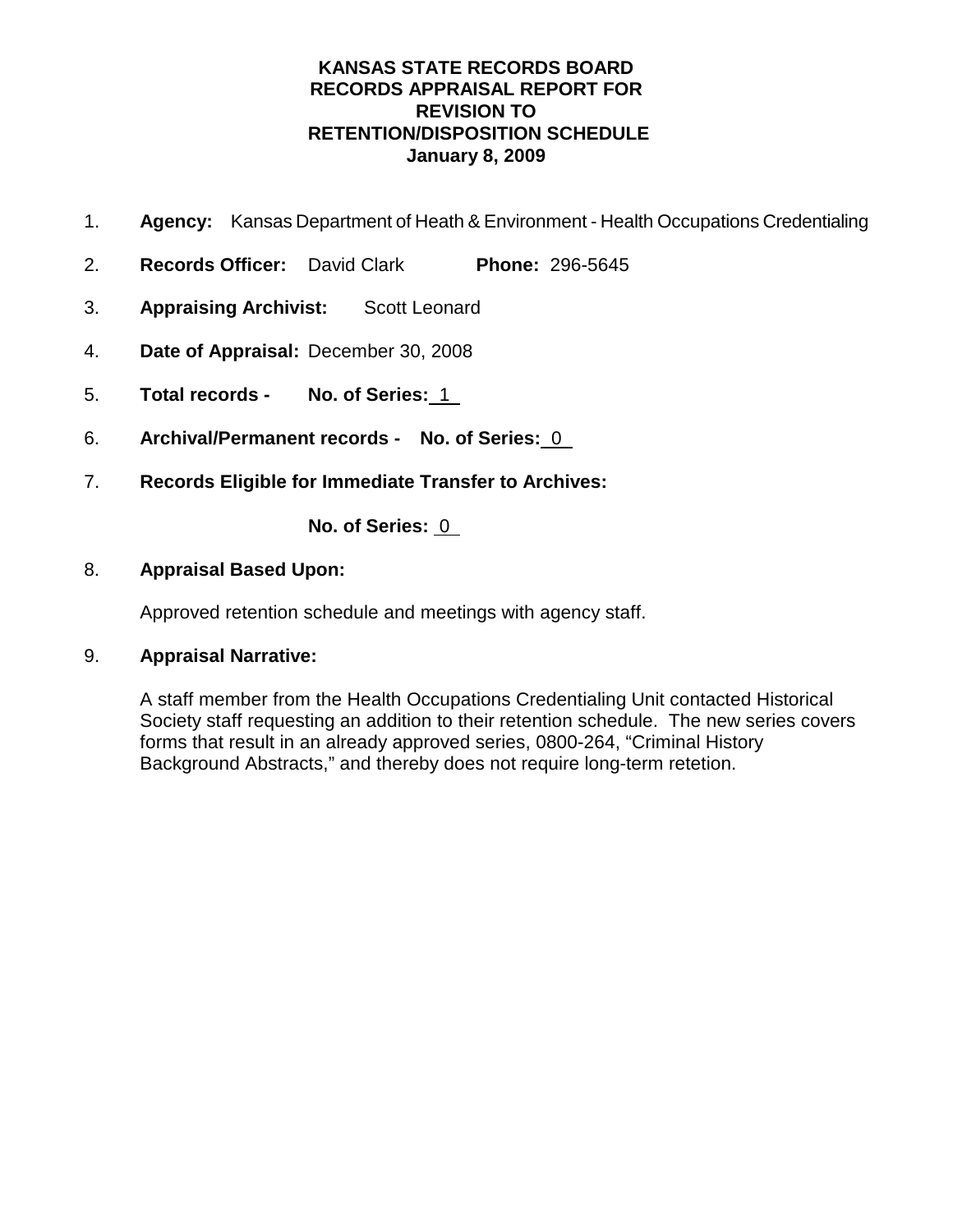**264-003 Department of Health and Environment Health Division Health Facility Regulation Bureau Health Occupations Credentialing**

#### **Criminal Record Check Request Forms** (Series Unknown)

Completed forms submitted to the KBI for a criminal background check on applicants for employment at health facilities. Reports from background checks are part of series 0800-264, "Criminal History Background Abstracts". **Entry Status:** Ready for SRB **Retention Period:** See Comments **Disposition:** Destroy **Comments:** Retain until no longer useful, then destroy. **Record Copy:** Paper **Remarks:** New series.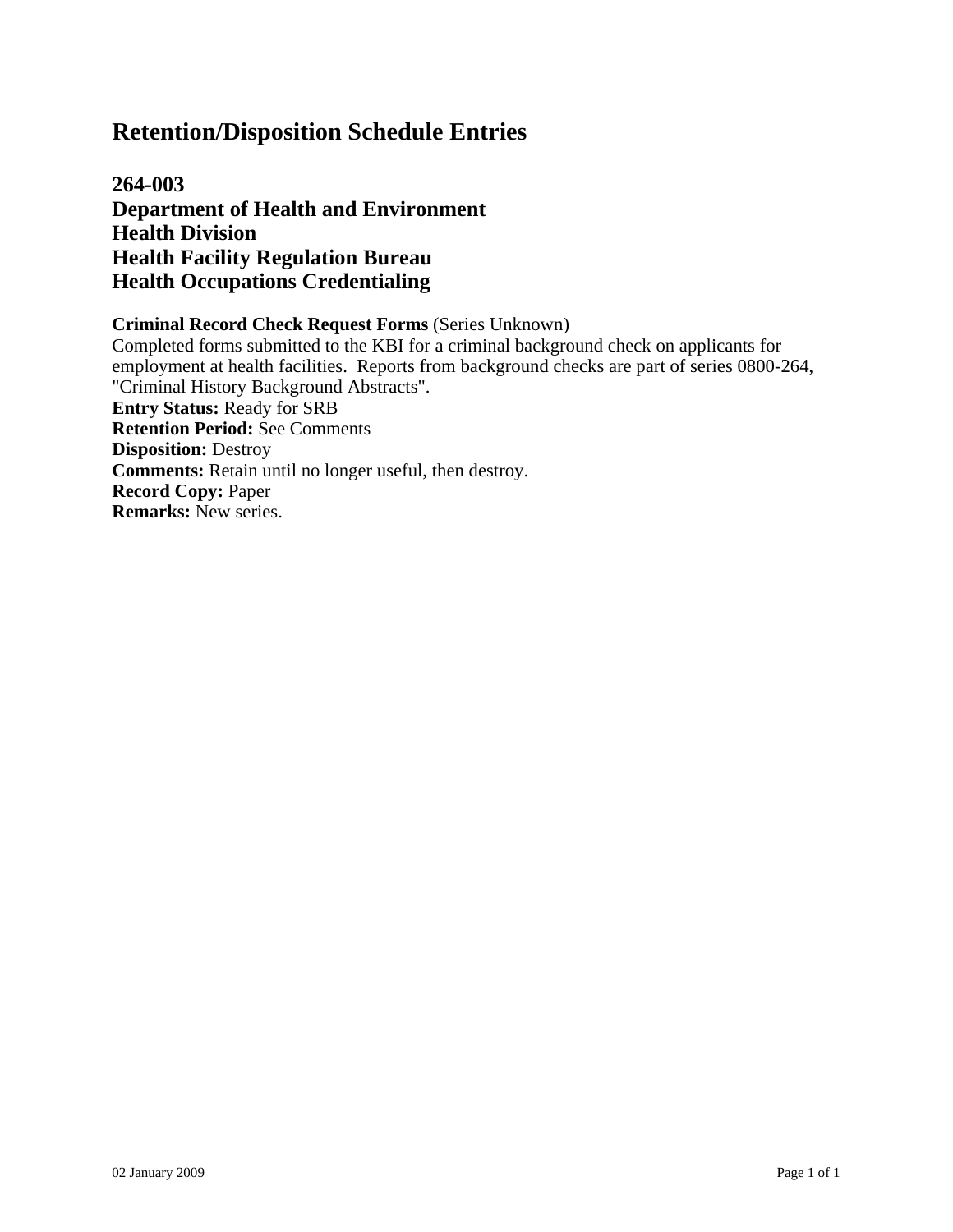- 1. **Agency:** General Retention Schedule for State Agencies
- 2. **Records Officer:** N/A
- 3. **Appraising Archivist:** Kris Graves, Scott Leonard
- 4. **Date of Appraisal:** December 31, 2008
- 5. **Total records No. of Series:** 4
- 6. **Archival/Permanent records No. of Series:** 0
- 7. **Records Eligible for Immediate Transfer to Archives:**

**No. of Series:** 0

### 8. **Appraisal Based Upon:**

Approved retention schedule and meetings with agency staff.

## 9. **Appraisal Narrative:**

An inquiry from the Attorney General's office initiated this schedule development. Acting upon the initial question, Historical Society staff reevaluated the descriptions (and, in one case, title) of these 4 already-approved items on the General Schedule—and agreed that the Attorney General's proposed revisions strengthened the original entries.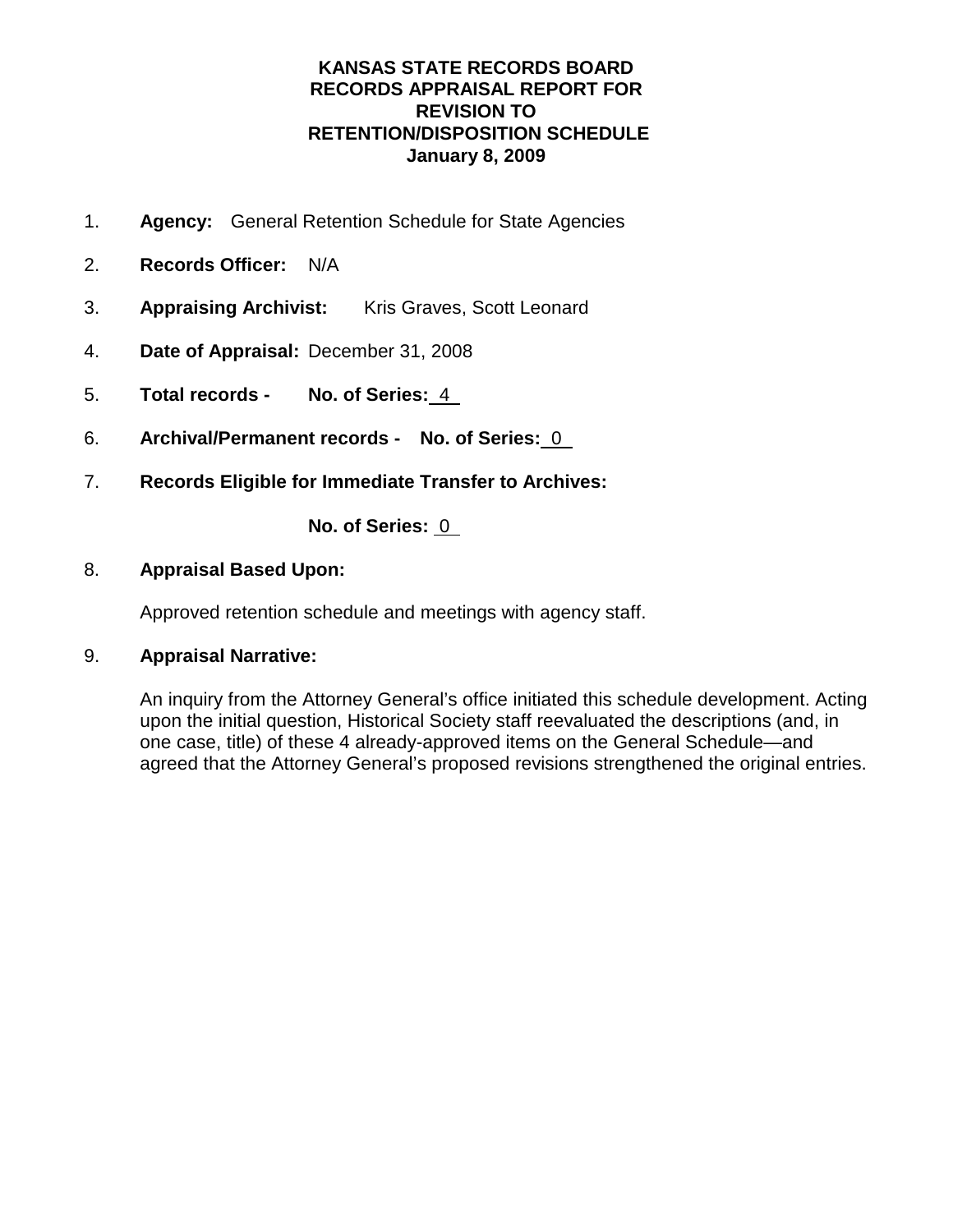## **000-002 State General Retention and Disposition Schedule Fiscal**

#### **Imprest Fund** (Series 0053-000)

Documents related to the administration and accounting of the imprest fund which allows an agency to use a local bank account as authorized by statute: DA form 152- "Checkbook Record- -Imprest Fund." Includes written requests/authorizations for immediate payment, copies of disbursements, 1099 JVs, copies of supporting documentation and records on monthly reconciliations of fund. **Entry Status:** Ready for SRB **Retention Period:** 003 fisc yrs **Disposition:** Destroy **Restrictions:** None **Record Copy:** Unknown **Remarks:** Revised description; added second sentence ("Includes written requests...")

#### **Vouchers - Accounts Payable** (Series 0125-000)

Copies of documents used to order and pay for goods and services: DA forms 100 thru 109, and DA-120. May include travel and all supporting documentation for expenditures. **Entry Status:** Ready for SRB **Retention Period:** 003 fisc yrs **Disposition:** Destroy **Restrictions:** Portions may be restricted **Comments:** Schedule does not apply to Division of Accounts and Reports. **Record Copy:** Unknown **Remarks:** Revised title from "Purchase"; revised description to include travel-related vouchers.

#### **000-004**

## **State General Retention and Disposition Schedule Facilities Management**

#### **Inventory Records - Non-Expendable Property** (Series 0061-000)

Records related to capital equipment inventory management: DA forms 80 thru 83, DA-87, DA-110, monthly inventory reports, computer reports from Department of Administration, internal documents, correspondence, copies of original purchase records, etc. **Entry Status:** Ready for SRB **Retention Period:** See Comments **Disposition:** Destroy **Restrictions:** None **Comments:** Retain until superseded by new inventory plus 3 fiscal years, then destroy. **Record Copy:** Unknown **Remarks:** Revised description to add mention of monthly inventory reports and copies of original purchase records.